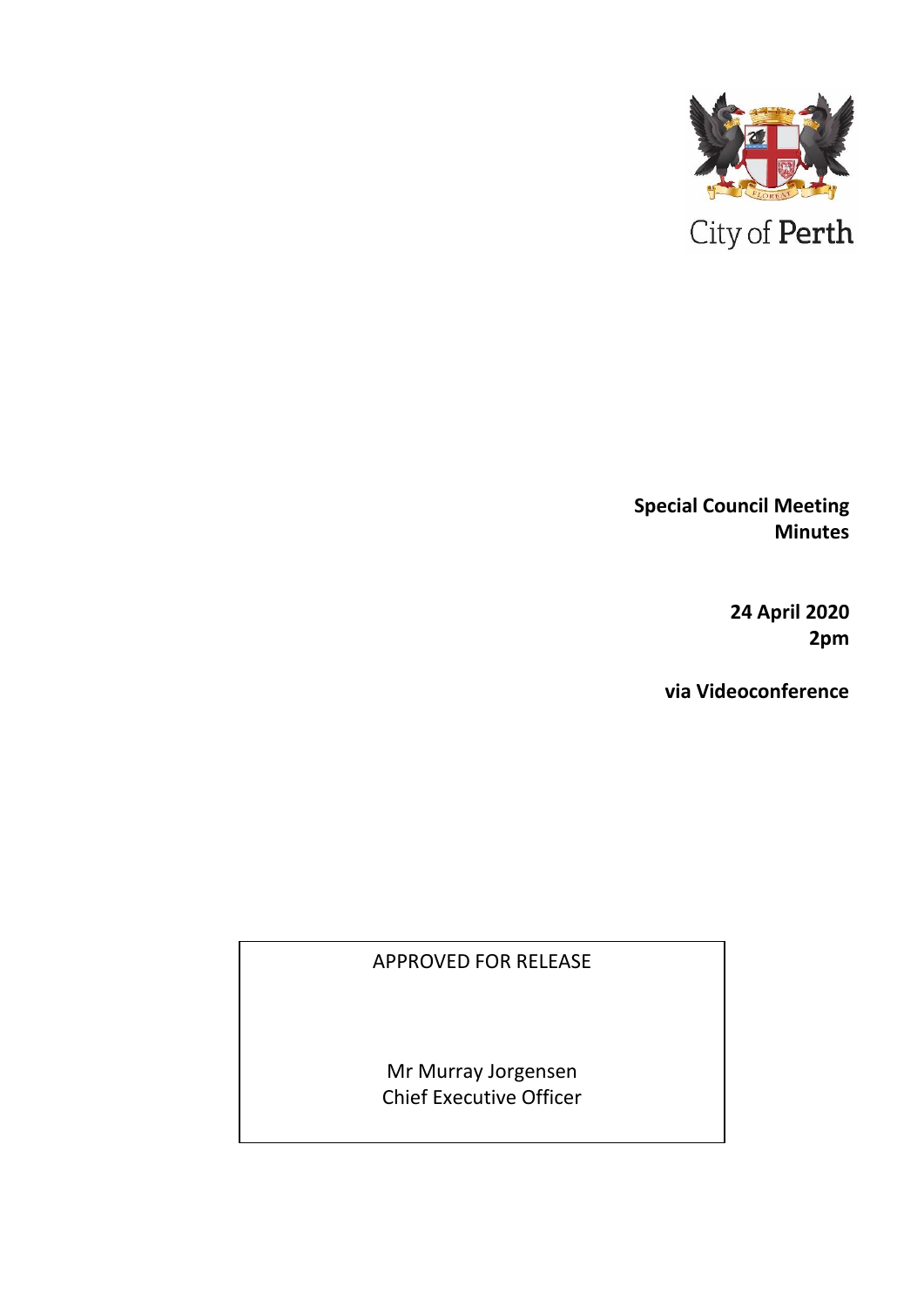

 $\mathop{\mathrm{City}}$  of  $\mathop{\mathrm{Perth}}$ 

**Special Council Meeting Minutes**

> **24 April 2020 2pm**

**via Videoconference**

Minutes to be confirmed at the next Ordinary Council meeting.

| THESE MINUTES ARE HEREBY CERTIFIED AS CONFIRMED |  |
|-------------------------------------------------|--|
| <b>Presiding Member's Signature</b>             |  |
|                                                 |  |
| DATE:                                           |  |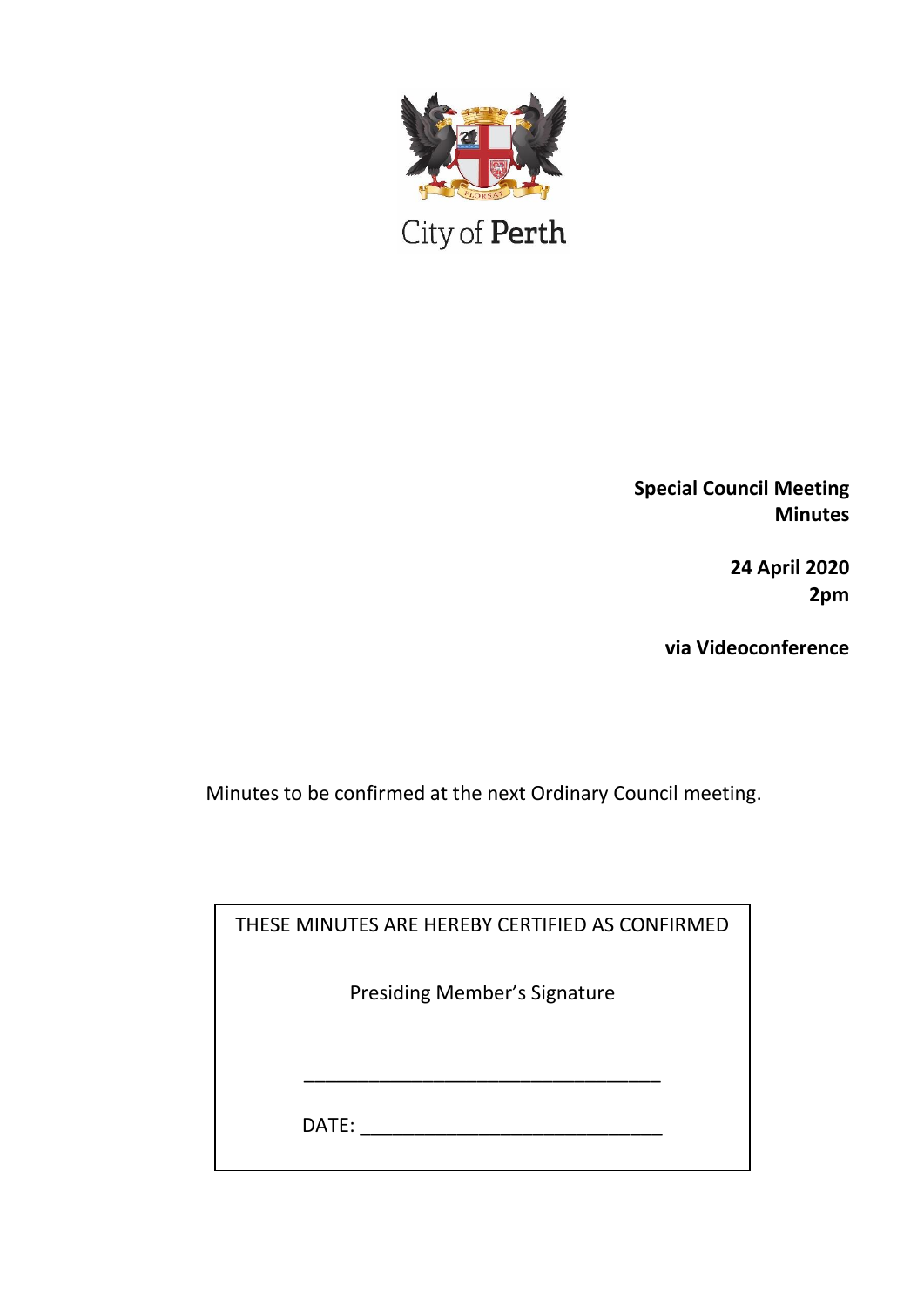# **Order of Business**

## **Item**

- **1. Prayer/Acknowledgement of country**
- **2. Declaration of opening**
- **3. Apologies**
- **4. Question time for the public**
- **5. Disclosures of interests**
- **6. Matters for which the meeting may be closed**
- **7. Items to be considered**

| Item No. | <b>Item Title</b> |  |  |                                                   |  | Page |  |  |
|----------|-------------------|--|--|---------------------------------------------------|--|------|--|--|
|          |                   |  |  | Chief Executive Officer Recruitment - Contract of |  |      |  |  |
|          | Employment        |  |  |                                                   |  |      |  |  |

**8. Closure**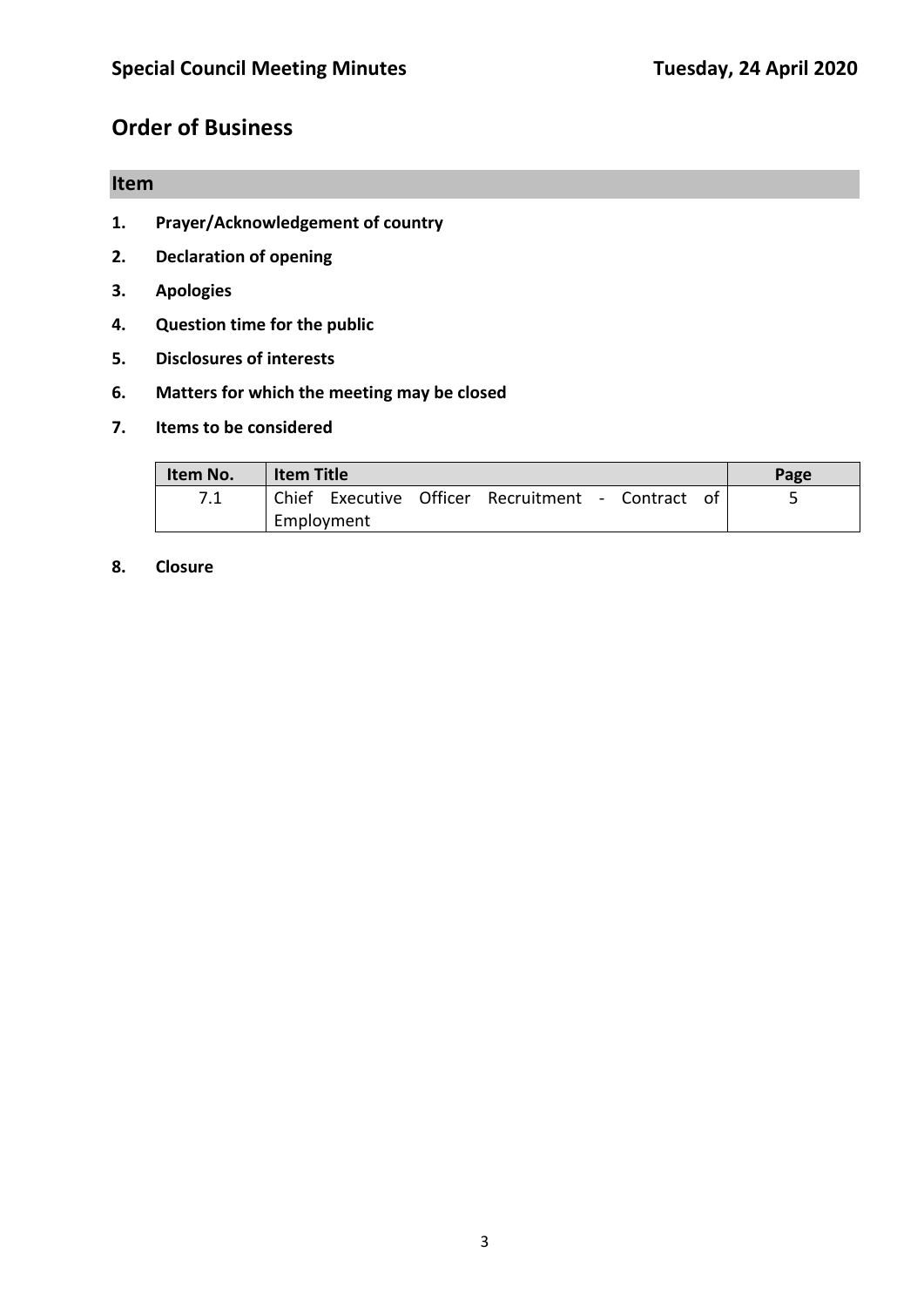## **Special Council Meeting Minutes Tuesday, 24 April 2020**

Minutes of the Special Council Meeting of the City of Perth held via videoconference on Tuesday, 24 April 2020 at 2pm.

| <b>Members in attendance</b>             |                                           |
|------------------------------------------|-------------------------------------------|
| <b>Chair Commissioner Andrew Hammond</b> | <b>Presiding Member</b>                   |
| <b>Commissioner Gaye McMath</b>          |                                           |
| Commissioner Len Kosova                  | (via telephone)                           |
| <b>Officers in attendance</b>            |                                           |
| Mr Murray Jorgensen                      | <b>Chief Executive Officer</b>            |
| Mr Bill Parker                           | <b>General Manager Corporate Services</b> |
| Ms Siobhan Rippington                    | Governance Coordinator                    |
| Ms Ashlee Rutigliano                     | Governance Officer                        |

### **1. Prayer/Acknowledgment of Country**

The Chief Executive Officer read the prayer.

The Chair Commissioner read the Acknowledgement of Country.

### **2. Declaration of opening**

**2.09pm** The Chair Commissioner declared the meeting open.

#### **3. Apologies**

Nil

### **4. Question time for the public**

Nil

#### **5. Disclosures of interest**

Nil

### **6. Matters for which the meeting may be closed**

Nil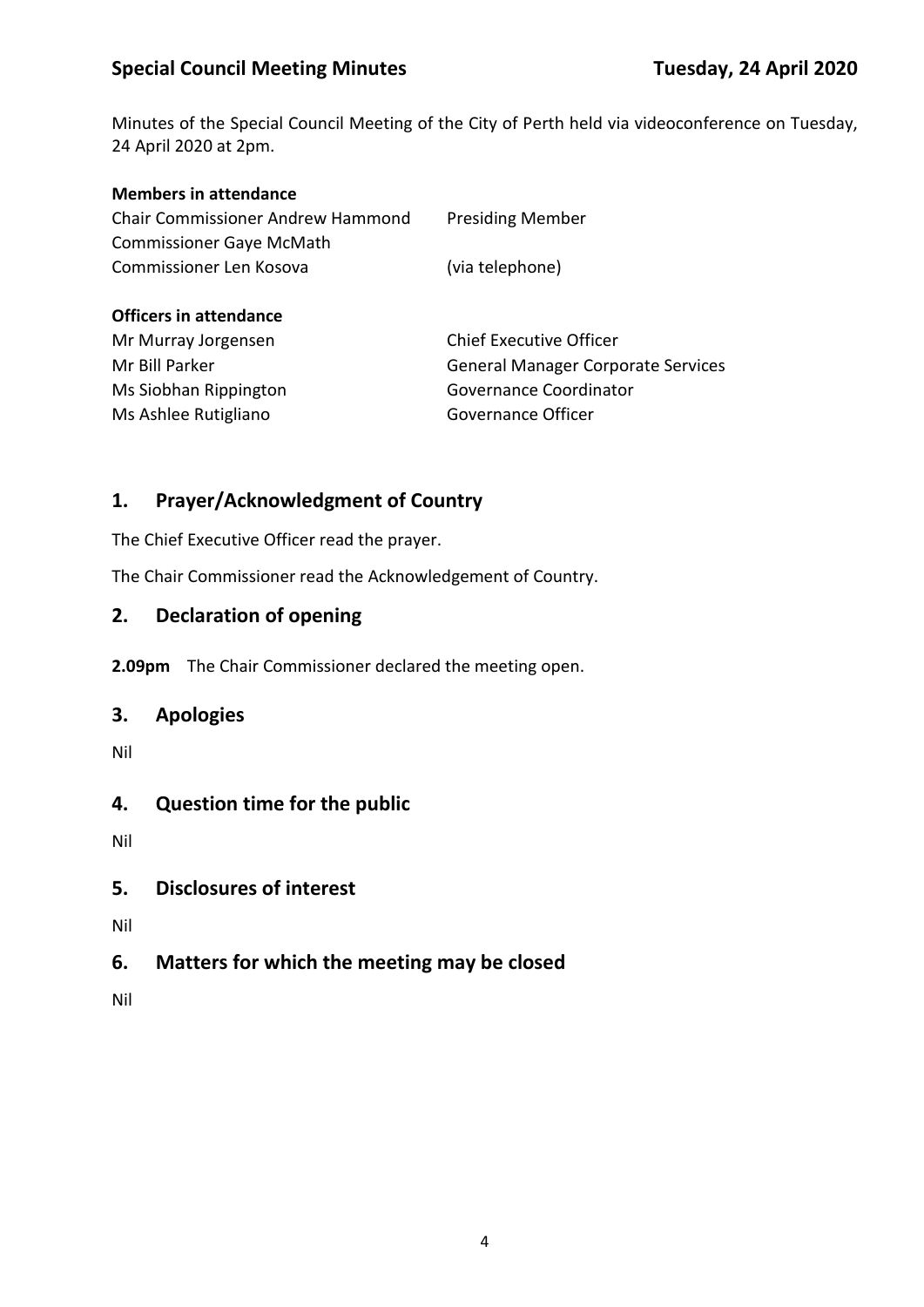#### **7. Reports**

### **Item 7.1 – Chief Executive Officer Recruitment – Contract of Employment**

#### **Officer Recommendation and Council Resolution**

**Moved:** Commissioner Hammond **Seconded:** Commissioner McMath

That Council:

- 1. ACKNOWLEDGES Council resolution number 13.13 dated 17 December 2019 whereby the provisions of the contract of employment for the recruitment of a chief executive officer were endorsed; and
- 2. ENDORSES the amendment of clauses 11.2 (3) (a) and clause 11.2 (4) (a) of that contract of employment to the following:
	- (3) If the Council terminates Your employment under this clause, the Local Government must pay to You the lesser of –
		- (a) an amount equal to **50%** of the Remuneration Package; or
		- (b) the balance of the Remuneration Package payable for the Term.
	- (4) If the Council terminates Your employment under this clause as a result (wholly or partially) of an order made under section 2.1 of the Act, the Local Government must pay to You the lesser of –
		- (a) an amount equal to **50%** of the annual Remuneration Package; or
		- (b) the balance of the Remuneration Package payable for the Term.

#### **CARRIED 3 / 0**

**For:**  Commissioner Hammond Commissioner McMath Commissioner Kosova

**Against:** 

Nil

#### **Meeting Note:**

The employment contract endorsed by the Council on 17 December 2019 provided for a termination pay out clause of 25% of the remuneration package. The intent of this motion is to increase that termination pay out clause to 50% of the remuneration package.